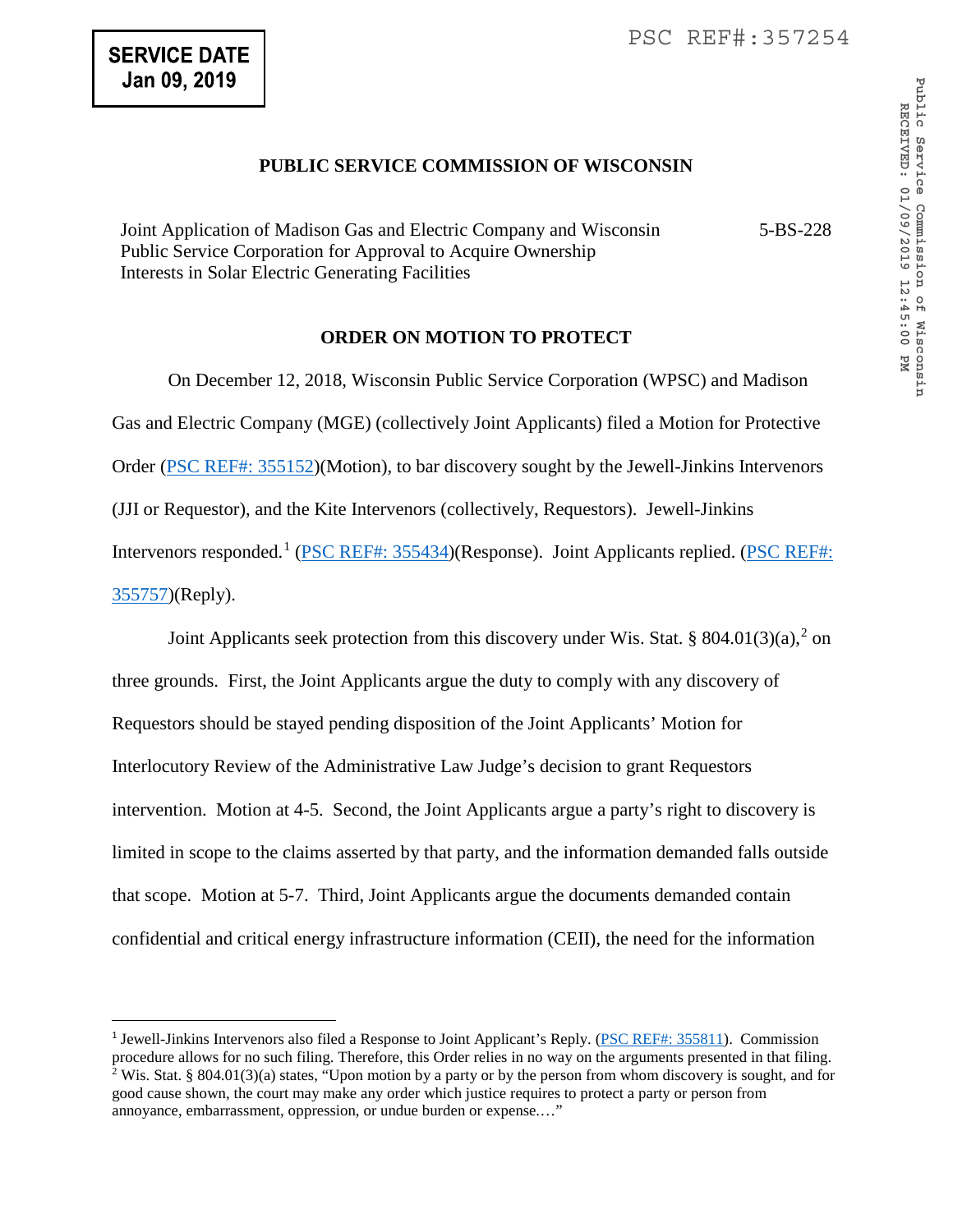$\overline{a}$ 

requested is outweighed by the harm that could be caused by disclosure, and Requestors are not authorized to receive CEII. Motion at 2-3 and 5-7.

### **Stay of Discovery**

On December 28, 2018, the Joint Applicant's Motion for Interlocutory Review was denied by operation of law. This made moot the Motion with respect to the request for a stay.<sup>[3](#page-1-0)</sup> The Motion is also moot with respect to the Kite Intervenors. [4](#page-1-1) However, this Order, denies the Motion with respect to JJI, under Wis. Admin 2.02(1), for the following reasons. Also, for reasons explained below, the relief in this Order applies equally to JJI and Kite.

#### **Claims-Based Limit to Discovery.**

No legal basis exists for Joint Applicants' contention that a party's right to discovery is limited in scope to the claims asserted by that party. In Commission proceedings, applicants and intervenors are both parties with equal discovery rights under in Wis. Stat. Ch. 804. Wis. Admin. Code §§ PSC 2.20(1) and PSC 2.24. Wisconsin Stat. Ch. 804, provides that claims made by a particular requestor pose no limit to its discovery rights. "Parties may obtain discovery regarding any nonprivileged matter that is relevant to any party's claim or defense…." Wis. Stat. § 804.01(2)(a) (emphasis added). Joint Applicants' arguments to the contrary ignore the plain language of Wis. Stat. § 804.01(2)(a). The scope of a civil case is set by the claims and defenses

<span id="page-1-0"></span><sup>&</sup>lt;sup>3</sup> Because of the overlapping timing triggered by the two Joint Applicant Motions, the request for a stay was always, at best, superfluous.

<span id="page-1-1"></span><sup>4</sup> Joint Applicants argue that Kite Intervenors' failure to respond deems the Motion granted by operation of Sec. C.7. of the Guidelines for Contested Case Proceedings § C.7. Reply at 1. [\(PSC REF#: 355757\)](http://apps.psc.wi.gov/pages/viewdoc.htm?docid=%20355757). Prehearing Conference Memorandum, Guidelines at 10. ("Any request to which a response is authorized, but not received, shall take effect immediately after the response deadline..."). [\(PSC REF#: 354877\)](http://apps.psc.wi.gov/pages/viewdoc.htm?docid=%20354877). However, the granting of a motion for protective order by default produces a meaningless result because it causes no protective order to automatically issue. A more accurate framing of this situation is that by failing respond, the Kite Intervenors have been deemed to have withdrawn its request. Therefore, no protective order need issue with respect to that request.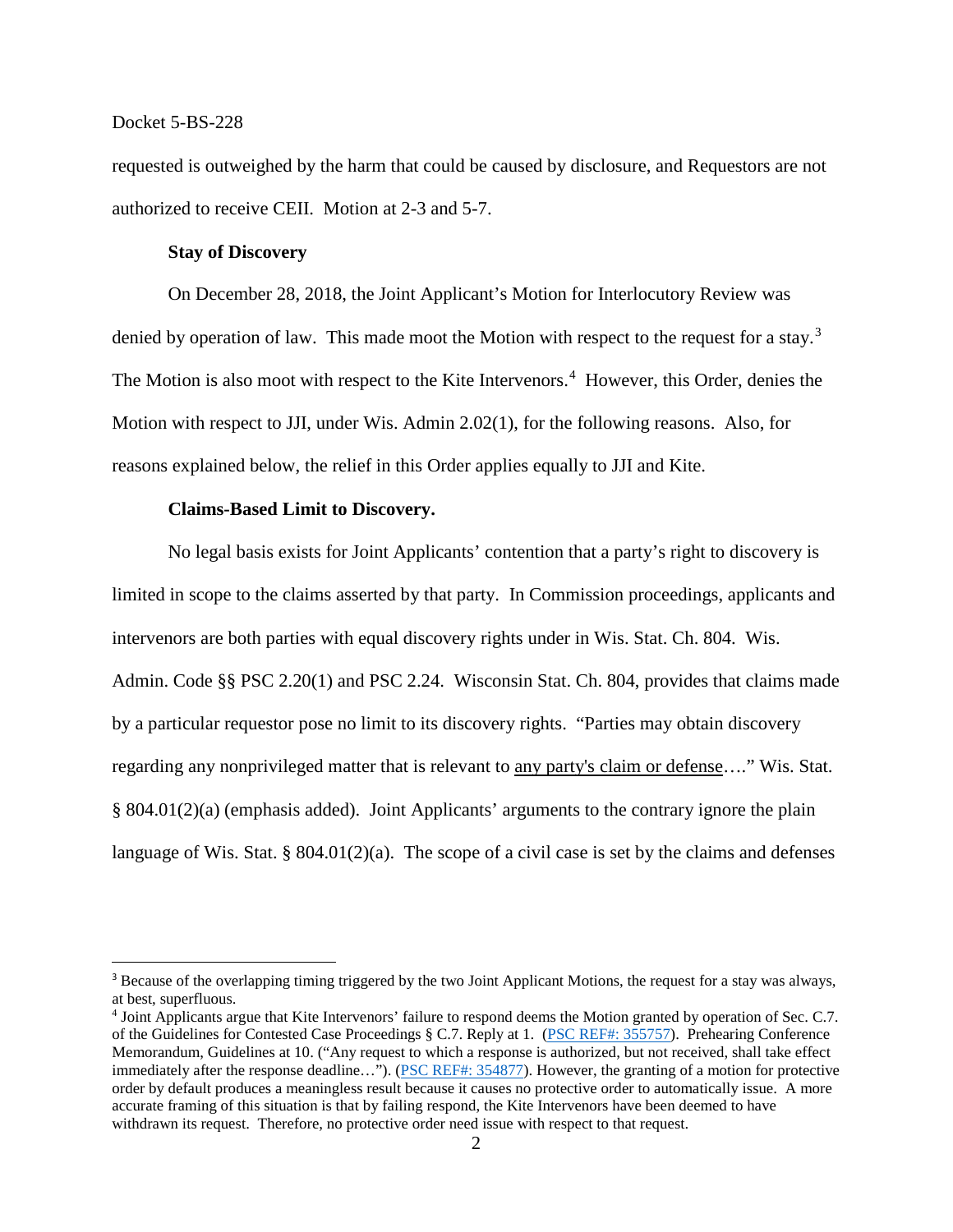$\overline{a}$ 

of all parties to that case, and any party may engage in discovery within that scope, regardless of the particular claim it makes.

In construction authorization proceedings before the Commission, parties do not file "claims," per se. An application filed with the Commission sets forth the grounds to open a docket. Wis. Admin. § PSC 2.07(1). A request for intervention sets forth the grounds for a person's intervention in a docket. Wis. Admin. § PSC 2.21(1). While these filings may inform the Commission with respect to the nature of the docket, the scope of a proceeding is officially set in the issues list. The issues list is developed by mutual agreement of the parties and Commission staff, or by order of the Administrative Law Judge. Nothing limits party discovery to a subset of the approved issues. Therefore, in harmony with Wis. Stat. § 804.01(2)(a), any party may conduct discovery within the scope of the entire issues list.

At issue in the instant proceeding is Joint Applicants' need to purchase certain proposed electric facilities, and that such purchase is in the public interest. Prehearing Conference Memorandum, Docket 5-BS-228 § II. [\(PSC REF#: 354877\)](http://apps.psc.wi.gov/pages/viewdoc.htm?docid=%20354877). JJI, in a letter dated December 6, 2018, requested that Joint Applicants produce: 1) a non-disclosure agreement for the production of confidential information, 2) the confidential versions of three specific appendices to the application filed in this proceeding, and 3) all other confidential information filed in this proceeding, including CEII except for that information as it related to PROMOD or other modeling information. Motion, Exhibit A [\(PSC REF#: 355152\)](http://apps.psc.wi.gov/pages/viewdoc.htm?docid=%20355152)(Request). No dispute exists that the Request demands information relevant to the approved issues. Therefore, when viewed as a discovery request, the Request is valid.<sup>[5](#page-2-0)</sup>

<span id="page-2-0"></span><sup>5</sup> Joint Applicants' contention that the information sought in the Request falls outside the scope of JJI's real interests, also relies on mere speculation and mischaracterization of JJI's interests. Raising such matters here,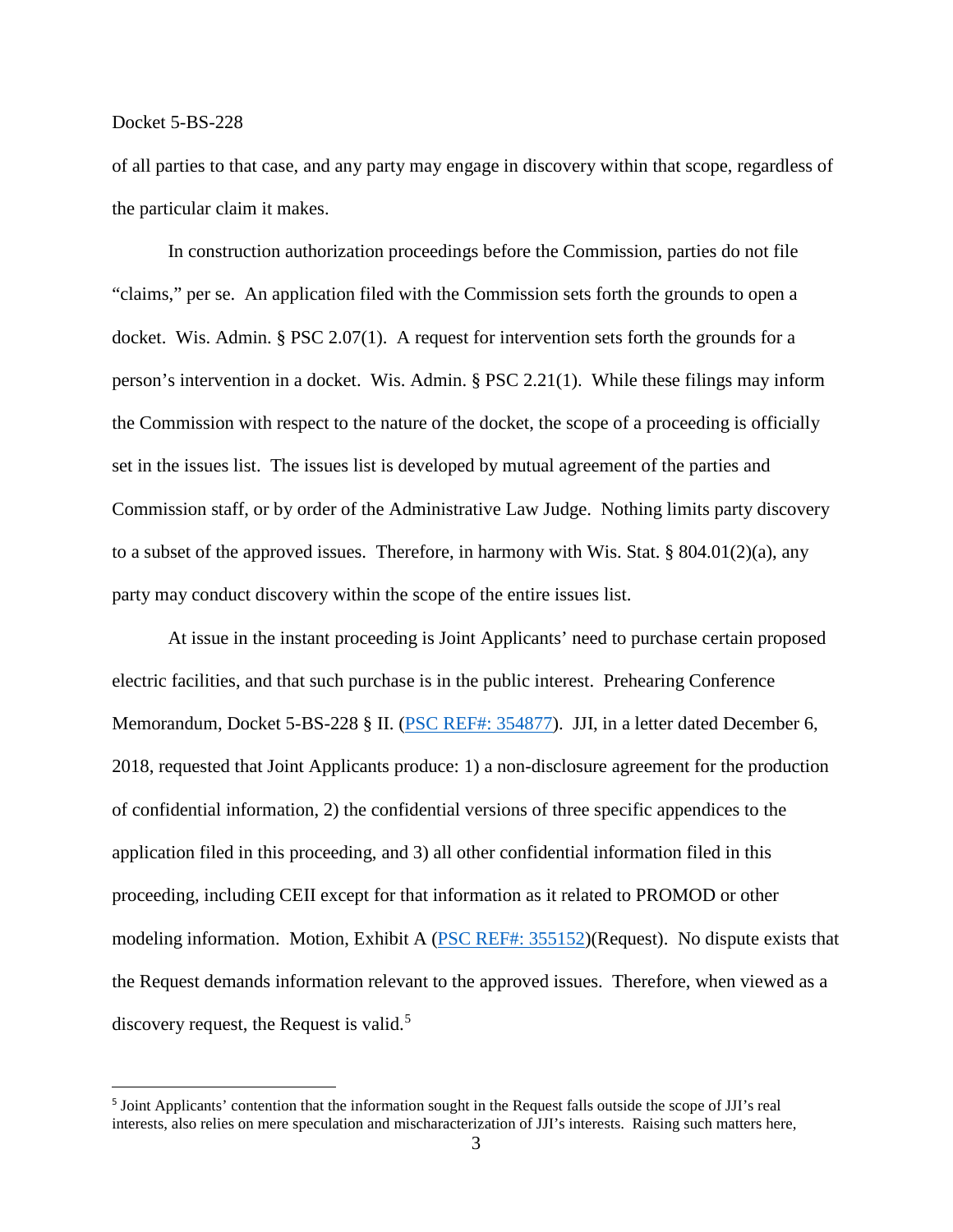Joint Applicants error goes even further than its misreading of Wis. Stat.  $\S 804.01(2)(a)$ . Joint Applicants erroneously characterize the Request as discovery under Wis. Stat. Ch. 804, when its proper treatment is a demand for service of documents under Wis. Admin. Code § PSC 2.06(3)(a)1. "In a proceeding, parties shall serve upon all other parties, a copy of any paper filed with the commission." Wis. Admin. Code § PSC 2.06(3)(a)1.

No dispute exists that the documents requested are already filed with the Commission. Therefore, rather than discovery under Wis. Stat. Ch. 804, the Request is a demand to be served documents already filed, under Wis. Admin. Code § PSC 2.06(3)(a)1. Furthermore, because the documents requested are already filed and specifically identified in the Request, no need exists to 'discover' the documents. Fulfilling the Request could not be any easier. Therefore, Joint Applicants assertion that the Request creates of any 'burdens' worthy of protection are disingenuous.

Service under Wis. Admin. Code § PSC 2.06(3)(a)1, is an essential element to Commission practice because due process and the creation of a complete and accurate record require all parties have access to the same information for the preparation of written testimony and full participation at the party hearing session. See Wis. Stat. §§ 227.45(2) and 227.45(6). Because Joint Applicants filed the documents at issue with the Commission, they must serve them on JJI. This right is, of course, subject to any necessary protective measures, as discussed below.

amounts to re-litigation of JJI's Request to Intervene. Order on Requests to Intervene-Third, *interlocutory review denied.* [\(PSC REF#: 354427\)](http://apps.psc.wi.gov/pages/viewdoc.htm?docid=%20354427). And, no need exits to swim again in the currents that creates.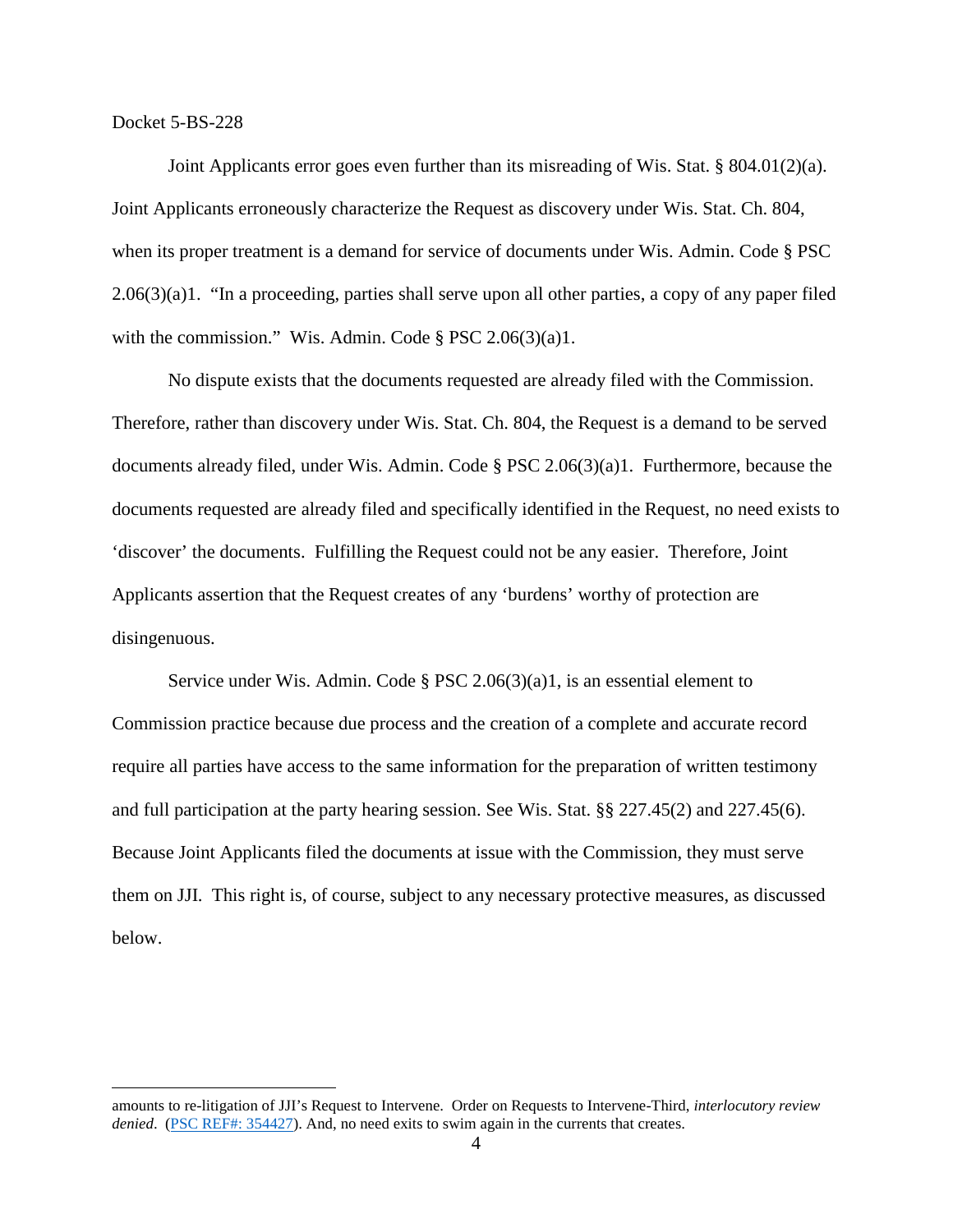#### **Confidential Information**

As the last ground for protective order, Joint Applicants assert that the documents requested contain confidential, trade secret and CEII.<sup>[6](#page-4-0)</sup> CEII is information that relates to details about the production, generation, transportation, transmission, or distribution of energy and could be useful to a person in planning an attack on critical infrastructure. 18 CFR 388.113 (c)(2). Joint Applicants contend that to gain access to CEII in this proceeding, Requestors must have a current FERC CEII verification under 18 CFR § 388.113(g)(5). Motion at 2.

Joint Applicants provide no authority to support contention that 18 CFR § 388, applies to this proceeding. Independent research reveals none. While federal law prohibits Commission release of CEII on the basis of a public records request,<sup>[7](#page-4-1)</sup> it also recognizes the Commission's independent need for, and handling of , CEII in its proceedings.<sup>[8](#page-4-2)</sup> Therefore, FERC procedures for submitting, designating, handling, sharing, and disseminating of information under 18 CFR 388.113, pertains to FERC, not to the Commission.

Assuming, for argument's sake that the FERC rule governs the dissemination of CEII in Commission proceedings, Joint Applicants erroneously invoke the verification process under 18 CFR § 388.113( $g$ )(5). This section applies to requests for CEII by those who are **not** "parties in

<span id="page-4-0"></span> <sup>6</sup> Joint Applicants provide no basis for withholding any confidential information not designated by them as CEII other than the basis already fully addressed above; that the information does not relate to Requestors interests in the proceeding.

<span id="page-4-1"></span><sup>&</sup>lt;sup>7</sup> "[CEII s]hall not be made available by any Federal, State, political subdivision or tribal authority pursuant to any Federal, State, political subdivision or tribal law requiring public disclosure of information or records." 16 U.S.C.A.  $§$  824o-1(d)(1)(B).

<span id="page-4-2"></span><sup>8</sup> 16 U.S.C.A. § 824o-1(d)(4):

In exercising their respective authorities under this subsection, the Commission and the Secretary shall take into consideration the role of State commissions in reviewing the prudence and cost of investments, determining the rates and terms of conditions for electric services, and ensuring the safety and reliability of the bulk-power system and distribution facilities within their respective jurisdictions.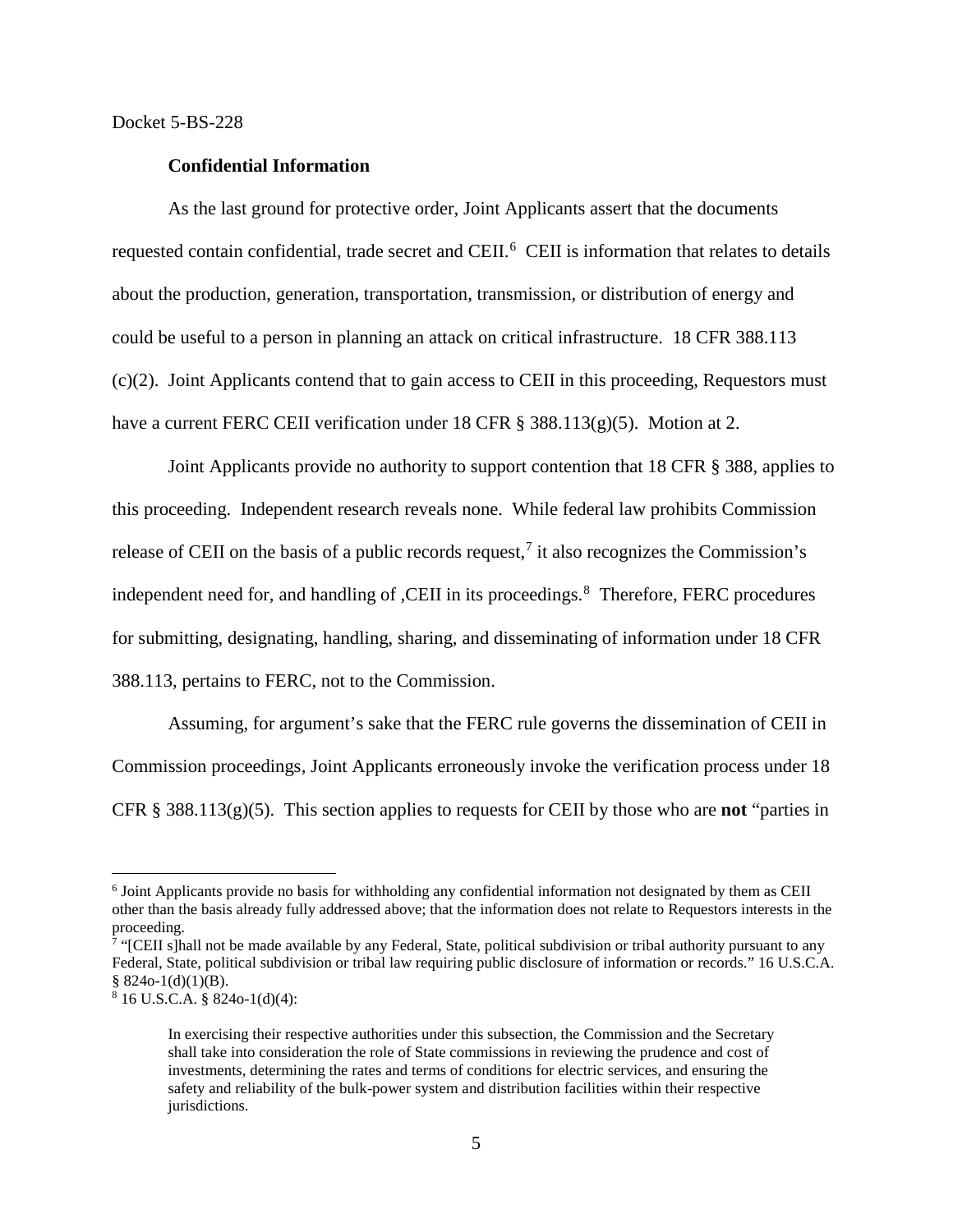a proceeding." 18 CFR § 388.113(f)(4),<sup>[9](#page-5-0)</sup> governs the sharing of CEII between parties. Under this section, the filer of CEII must share with the requesting party CEII upon receipt of an executed non-disclosure agreement provided by the filer. As explained below, this process is substantively the same as the Commission's process for the service of confidential information between parties to a proceeding. No further bar to sharing CEII need be erected simply at Joint Applicants' insistence. Therefore, by using the Commission's confidentiality procedures in the dissemination of CEII, the Commission, in comity with FERC regulation, reasonably exercises its independent authority to use CEII.

The Guidelines for Contested Case Proceedings, ordered in this proceeding, explain this process in detail:

Any party, or its representative, may review a record submitted in the course of this proceeding and protected under Wis. Admin. Code § 2.12, and participate in any in camera proceedings in this docket, subject to any protective measures necessary to protect the trade secrets of parties and any information entitled to confidentiality protection. Such measures may be provided by agreement between the parties and without approval of the Administrative Law Judge or, if agreement cannot be reached, by order of the Administrative Law Judge.

Prehearing Conference Memorandum, Docket 5-BS-228, Guidelines for Contested Case Proceedings § B.2.d. [\(PSC REF#: 354877\)](http://apps.psc.wi.gov/pages/viewdoc.htm?docid=%20354877).

<span id="page-5-0"></span><sup>-&</sup>lt;br>9  $9\,$  18 CFR s. 388.113(f)(4):

Any person who is a participant in a proceeding or has filed a motion to intervene or notice of intervention in a proceeding may make a written request to the filer for a copy of the complete CEII version of the document without following the procedures outlined in paragraph  $(g)(5)$  of this section. The request must include an executed copy of the applicable protective agreement and a statement of the person's right to party or participant status or a copy of the person's motion to intervene or notice of intervention. Any person may file an objection to the proposed form of protective agreement. A filer, or any other person, may file an objection to disclosure, generally or to a particular person or persons who have sought intervention. If no objection to disclosure is filed, the filer must provide a copy of the complete, non-public document to the requesting person within five business days after receipt of the written request that is accompanied by an executed copy of the protective agreement. If an objection to disclosure is filed, the filer shall not provide the non-public document to the person or class of persons identified in the objection until ordered by the Commission or a decisional authority. (emphasis added)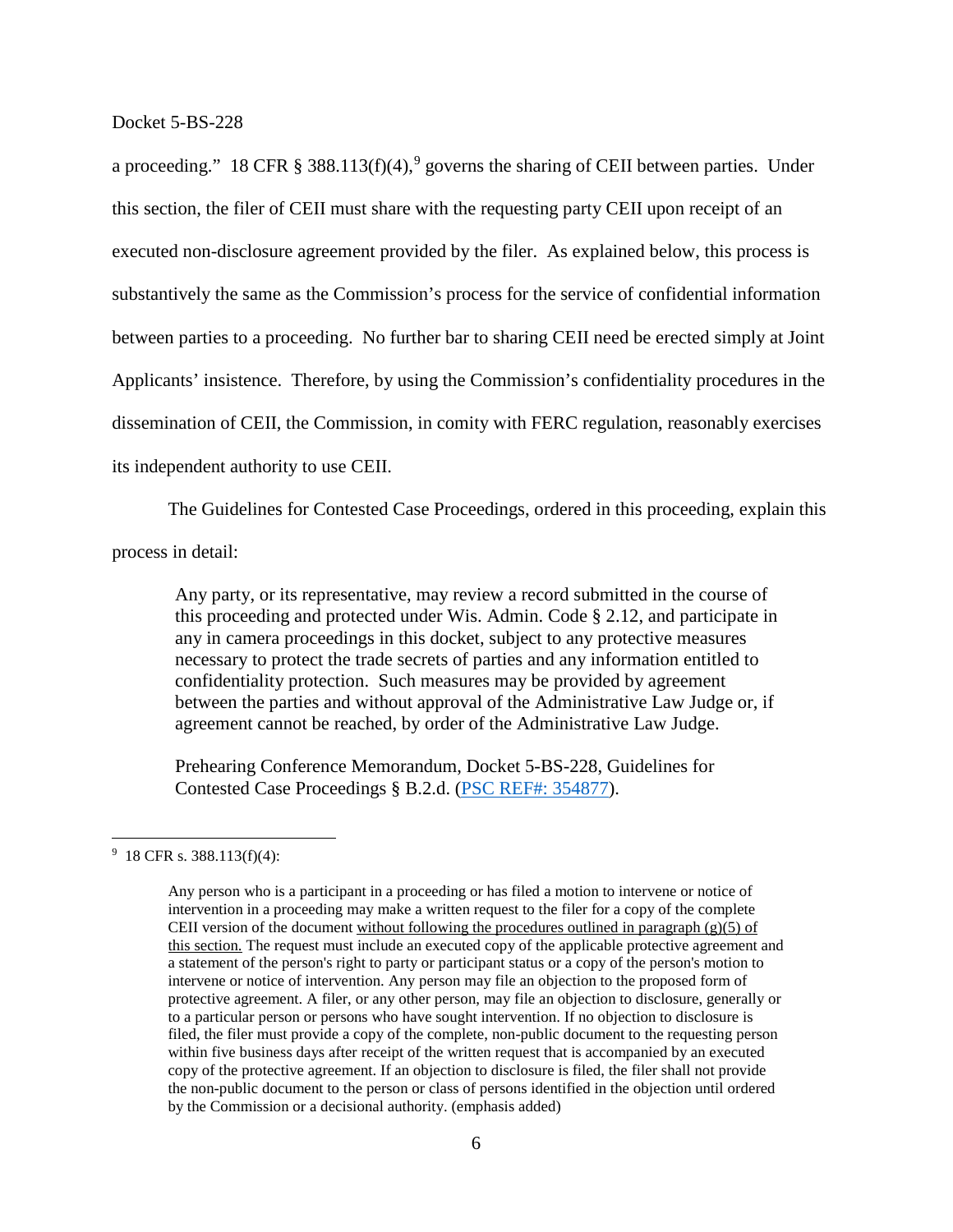No dispute exists that Joint Applicants filed the documents at issue claiming confidential protection under Wis. Admin. Code § PSC 2.12(3). No dispute exists that the Commission granted confidential handling treatment under that rule. Therefore, Wis. Admin. Code §, PSC  $2.12(7)(d)$ , <sup>[10](#page-6-0)</sup> applies to the review of these documents by a party. This means, Requestors' right to receive the documents, under Wis. Admin. Code § PSC 2.06(3)(a)1, is subject to, "any protective measures necessary to protect the trade secrets of parties and any information entitled to confidentiality protection."

This process was reiterated at the Prehearing Conference, where JJI raised the matter of access to CEII. This tribunal explained that the only potential barrier to the complete and immediate production of such confidential information filed by Joint Applicants, is the execution of a non-disclosure agreement. "[A]s long as you have a confidentiality agreement and you meet the standards of that agreement [ ] information can be shared." Docket 5-SB-228, Tr. 1-39 Prehearing Conference at 34: 3-6. [\(PSC REF#: 353273\)](http://apps.psc.wi.gov/pages/viewdoc.htm?docid=%20353273).

Joint Applicants acted in every way but the manner directed by the rules, Guidelines and Prehearing Conference instructions. By ignoring these directives and erroneously asserting protection from discovery as a shield against their obligations to serve documents under Wis. Admin. Code § PSC 2.06(3)(a)1, the Motion was without any reasonable basis in law.

<span id="page-6-0"></span> $10$  Wis. Admin. Code §, PSC 2.12(7)(d), states:

In a proceeding the commission shall, and during the hearing in a proceeding the administrative law judge shall, permit a party or its representative to review the record and participate in any *in camera* proceedings, and may order any protective measures necessary to protect the trade secrets of parties and any information entitled to confidentiality protection.

*See also* Wis. Stat. § 227.46 (7)(a).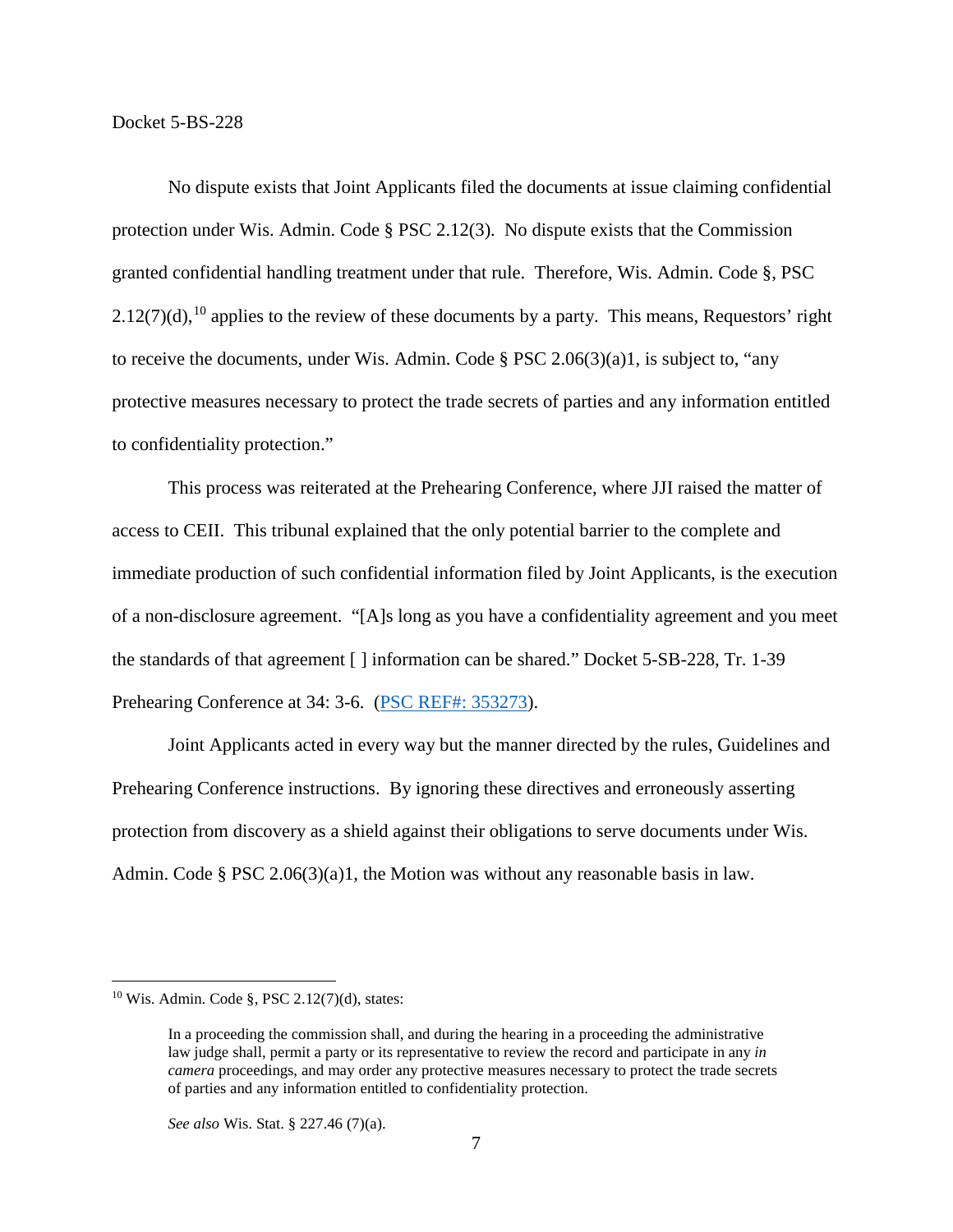A plain reading of the Request shows that the only potential CEII requested by JJI was that included in any "narrative reports regarding PROMOD or other modeling." Request at 1. (emphasis in original). The Request was limited to those reports, "shown on ERF," Request at 1. However, Joint Applicants, read this part of the Request as seeking the creation of such reports, if they did not already exist. Joint Applicants stated in the Motion that it did not possess such reports and, as one basis for the Motion, sought protection from the burden of their creation. Motion at 3 fn. 2.

The Response confirmed the plain language of the Request by stating that JJI did not seek to create new documents, but only to receive documents already filed. Response at 4. How Joint Applicants read the words "shown on ERF," as asking for the production of documents not on ERF, and for the creation of documents that do not exist, and, why, if any confusion could be justified for such a reading, Joint Applicants did not just simply ask JJI for clarification instead of wasting the time and resources of this tribunal, belies reason.

Joint Applicants are guilty of the same rush to judge the Kite Intervenor request as unauthorized and burdensome. The Kite Intervenors requested "all documents in this docket filed as "confidential…" Motion, Exhibit B (PSC REF#: 355152). Joint Applicants labeled the documents it filed that contain CEII information, specifically as "CEII," and not simply "confidential." So with further inquiry, Joint Applicants might have complied with the Kite Request to the mutual satisfaction of both parties without bringing this dispute to adjudication. For this reason, the Motion appears to seek not the legitimate protection of CEII upon good cause, and had the effect of obstructing the Kite Intervenors participation by barring the timely receipt of relevant information. Therefore, even though the Kite Intervenors' failure to respond

8